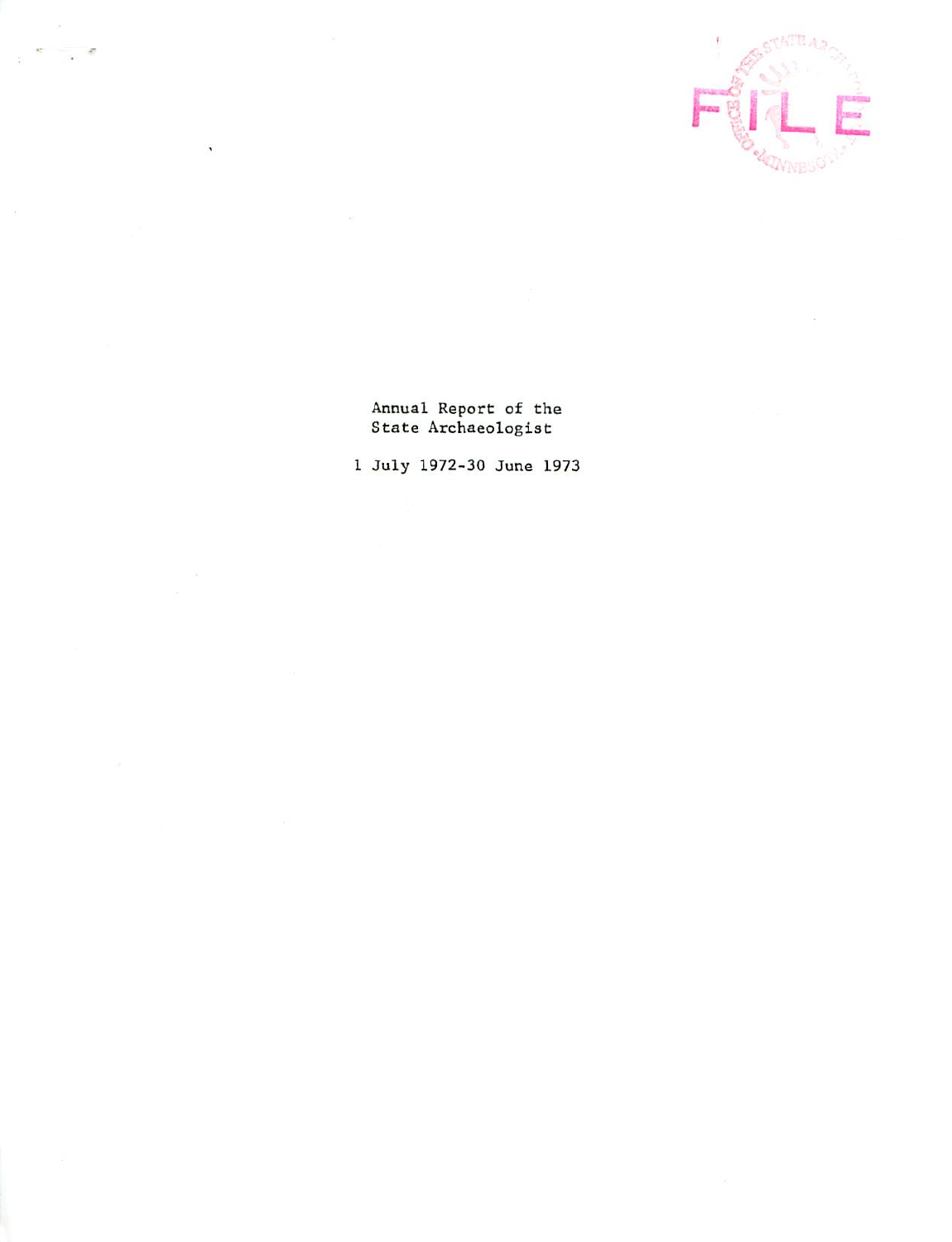## Introduction

Activities of both the State Archaeologist at the University of Minnesota and the staff of the Department of Archaeology of the Minnesota Historical Society have accelerated this past year because of the rapid in crease in the demands for site location data, environmental impact statements, and emergency salvage projects. These demands come from a variety of state agencies, from the U.S. Army Corps of Engineers, from private corporations such as the Northern States Power Company and pipeline companies, from pri vate individuals. So much effort and time is taken with these demands that it becomes more difficult to continue on schedule the important general re search and interpretation programs that form the core of archaeological research in Minnesota. The situation is at a crisis point and during the next year serious discussions will begin to find a solution.

### Research Activities

Two major field research projects were undertaken through the Minnesota Resources Commission program this past year. The first consisted of exca vations directed by Professor Christina Harrison of the University of Minnesota on sites in Rice Lake State Park in Dodge and Steel counties. Professor Harrison directed a crew of University students who tested and excavated a series of small sites in the park. Her analysis of the results is continuing.

The second project was directed by Professor Guy Gibbon of the University of Wisconsin (Gibbon will join the University of Minnesota faculty in September 1973). Gibbon's crew consisted of students who worked on three sites in and adjacent to Mille Lacs-Kathio State Park. The sites included the Brower Site, the Shakopee Bridge Site, and the Crace Site. In addition Gibbon tested other possible site locations in the park. The manuscript on the Shakopee Bridge Site has been completed and those on the other two sites will be this summer.

Other field projects included site survey and testing program on the South Arm of Knife Lake in the Boundary Waters Canoe Area. A report of this work will be prepared and directed to the U.S. Forest Service.

Jan Streiff conducted salvage work at the Gull Lake Dam in Cass County in the area of a parking lot being constructed by the U.S. Corps of Engineers. Grading operations had exposed both cultural and osteological materials. human burial was salvaged and several cultural objects found related to those previously excavated from the adjacent village site.

Jan Streiff and Jan Roney also conducted a detailed site survey in the basin of the proposed Red Lake River reservoir near Huot. This survey was conducted for the U.S. Army Corps of Engineers under contract with the Minnesota Historical Society.

Jan Streiff also re-checked a series of sites reported by Highway Survey crews in Mille Lacs County and responded to a number of requests from private individuals by visiting and checking reported sites.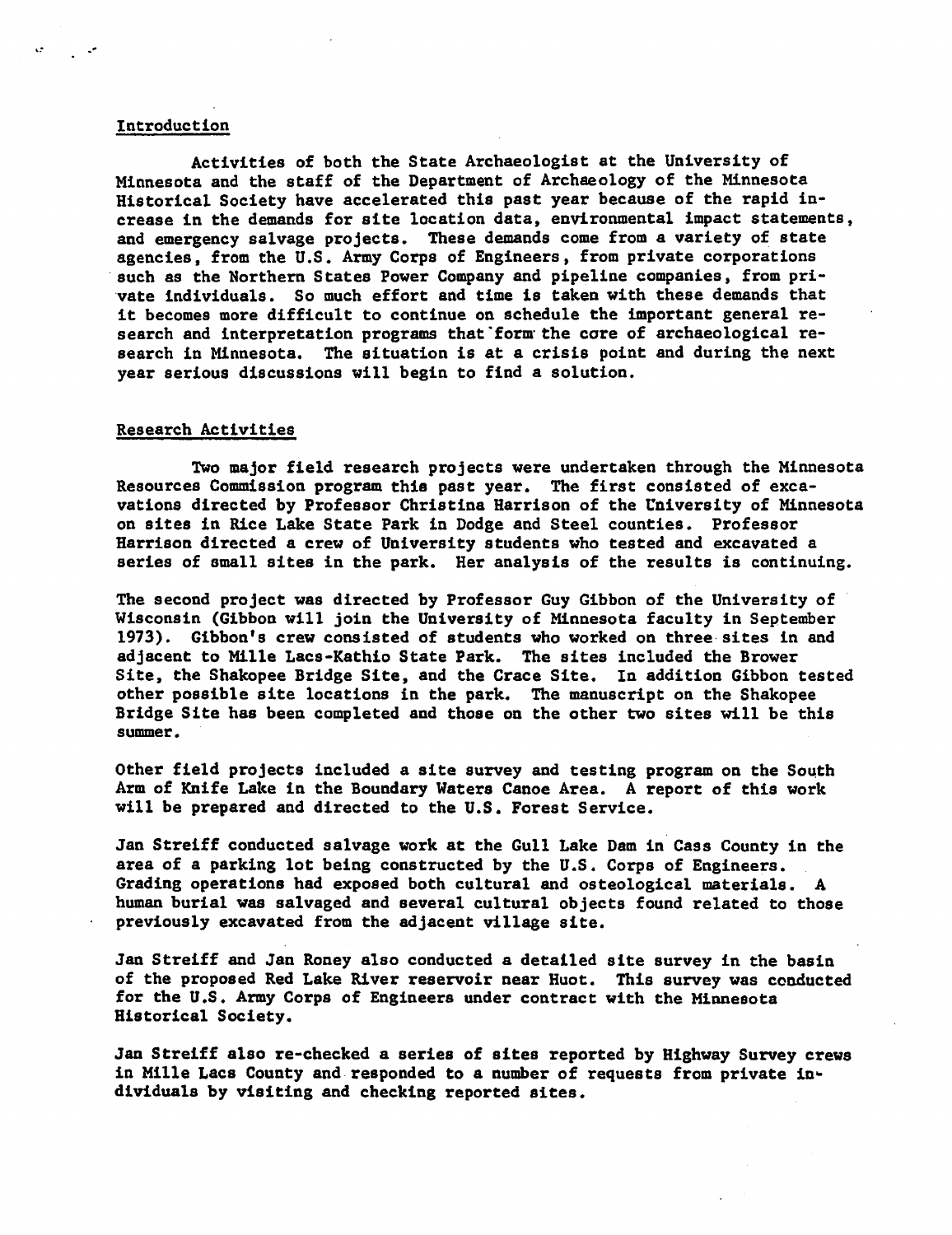# Publications and Reports

 $\ddot{\phantom{0}}$ 

| Gibbon, Guy                          | "The Sheffield Site," Minnesota Prehistoric Archae-<br>ology Series, No. 10. Minnesota Historical Society,<br>1973.                                                                                                              |
|--------------------------------------|----------------------------------------------------------------------------------------------------------------------------------------------------------------------------------------------------------------------------------|
| Hudak, Joseph G.                     | "Boulder Outlines in Southwestern Minnesota," Plains<br>Anthropologist, Vol. 17, No. 58, Pt. 1, 345-346, 1972.                                                                                                                   |
| Johnson, Elden                       | "The Arvilla Complex," Minnesota Prehistoric Archae-<br>ology Series, No. 9. Minnesota Historical Society,<br>1973.                                                                                                              |
|                                      | "The Northern Margins of the Prairie Peninsula," in<br>"The Prairie Peninsula and its Relationship to the<br>Middle Missouri, Richard B. Johnston (ed.), Journal<br>of the Iowa Archaeological Society, Vol. 18, 13-21,<br>1971. |
|                                      | "Professional Responsibilities and the American<br>Indian," American Antiquity, Vol. 38, No. 2, 129-130,<br>1973.                                                                                                                |
|                                      | "Interesting Archaeological Reading," Minnesota<br>Archaeologist, Vol. 32, No's. 1 and 2, 113-114, 1973.                                                                                                                         |
| Stoltman, James B.                   | "The Laurel Culture in Minnesota," Minnesota Pre-<br>historic Archaeology Series, No. 8. Minnesota<br>Historical Society, 1973.                                                                                                  |
| Streiff, Jan E.                      | "Archaeological Survey of the Red Lake River Reservoir."<br>Unpublished report prepared for the U.S. Army Corps of<br>Engineers, 1973.                                                                                           |
|                                      | "Roster of Archaeological Sites in the Upper Missi-<br>ssippi Basin from St. Anthony Falls to the Iowa<br>Border." Unpublished report prepared for the U.S.<br>Army Corps of Engineers, 1972.                                    |
| Wilford, Lloyd A., and<br>John Brink | "The Hogback Site." In press, Minnesota Archaeologist,<br>Vol. 33.                                                                                                                                                               |

 $\sim 10^7$ 

 $\overline{\phantom{a}}$ 

 $\bar{z}$ 

 $\sim$   $\sim$ 

 $\pmb{\cdot}$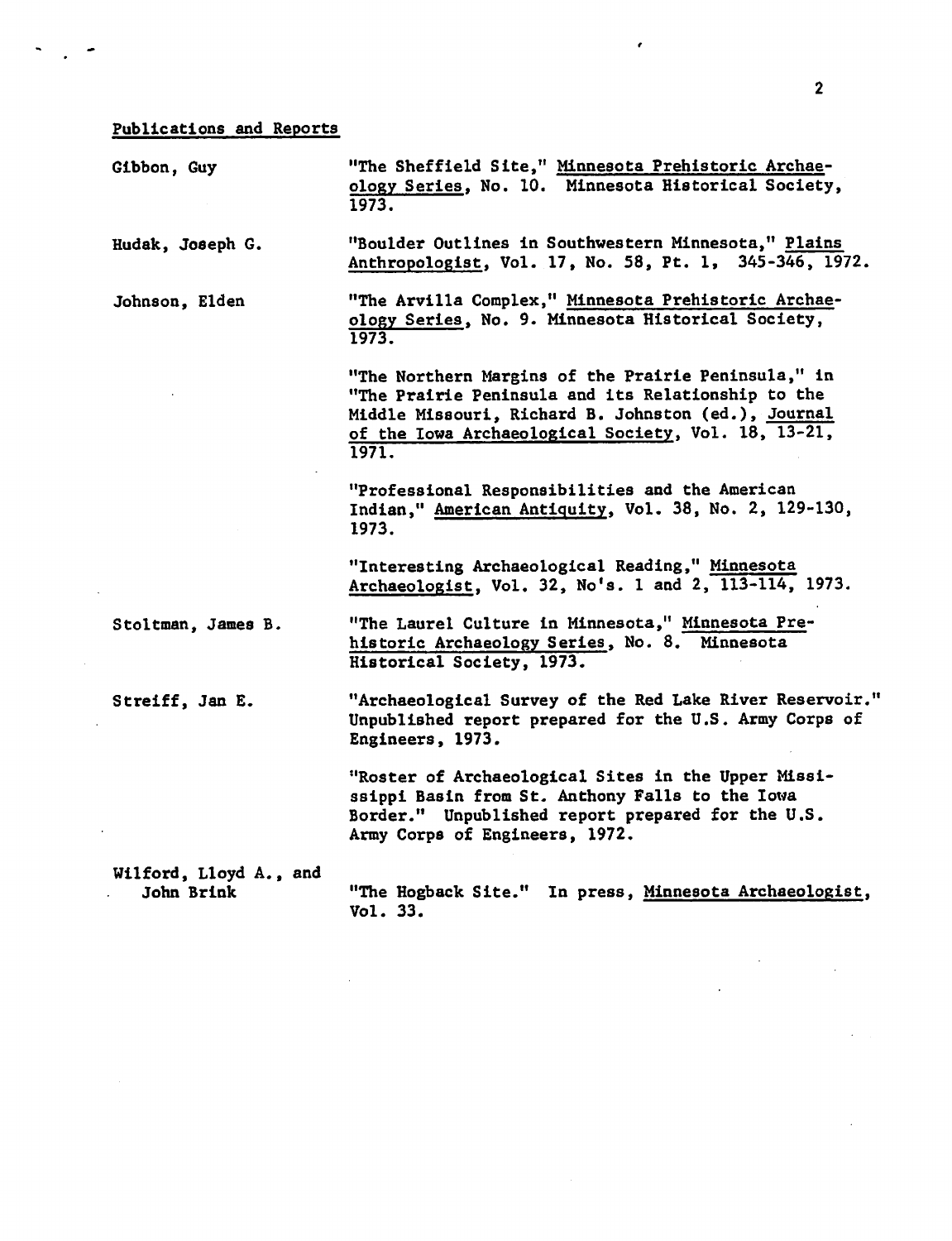# Archaeological Permits

One archaeological permit was issued to Edward Lugenbeal, University of Wisconsin, Madison, for excavations at the Smith Site, Koochiching County. Lugenbeal worked in the habitation area of this site to obtain stratigraphic data on the Laurel-Blackduck occupation. A condition of the permit stated that all excavated materials would be returned to Minnesota at the conclusion of his analysis. These materials were accessioned using the University of Minnesota Archaeology Laboratory system and will be placed with previously collected data from that site and eventually will be used in the public inter pretation planned by the Minnesota Historical Society. To assist Lugenbeal in working this important site, some financial assistance was given from the Minnesota Resources Commission appropriation to the University Prehistoric Archaeology Program.

## Council for Minnesota Archaeology

Members of the Council met at Bemidji State College in November, 1972, and again at Ft. Snelling in May, 1973. The latter meeting was the annual public field meeting and was hosted by the Minnesota Archaeological Society in co operation with the Minnesota Historical Society. Again, over 100 people attended the well-planned and successful three day meeting.

The members of the Council have also discussed plans for a cooperative research program and hope to formulate a specific plan during their fall, 1973, meeting.

#### Interpretation

In addition to the numerous responses to individuals, tours given school groups, talks given at primary and secondary schools, the thrust of interpre tative activities continued by publication and the development of on-site interpretation in State Parks. The interpretation center at Mille Lacs-Kathio State Park was completed and work by Ken Sander on the initial interpretative installations was finished. The project is cooperative State Parks-State Archaeologist venture and has as its goal, the development of an interpretation plan involving not only a sturcture and exhibits but outdoor demonstrations, walking trails to archaeological sites, and on-site interpretation.

## Acknowledgements

The long and fruitful relationship with U. W. Hella who retired as Director of the Division of State Parks has been one of the significant factors in establishing a solid research and interpretation program in Minnesota prehistoric archaeology. His influence has been profound and his support has been crucial. I wish to thank him for his many contributions and wish both he and Mrs. Hella the very best in the future.